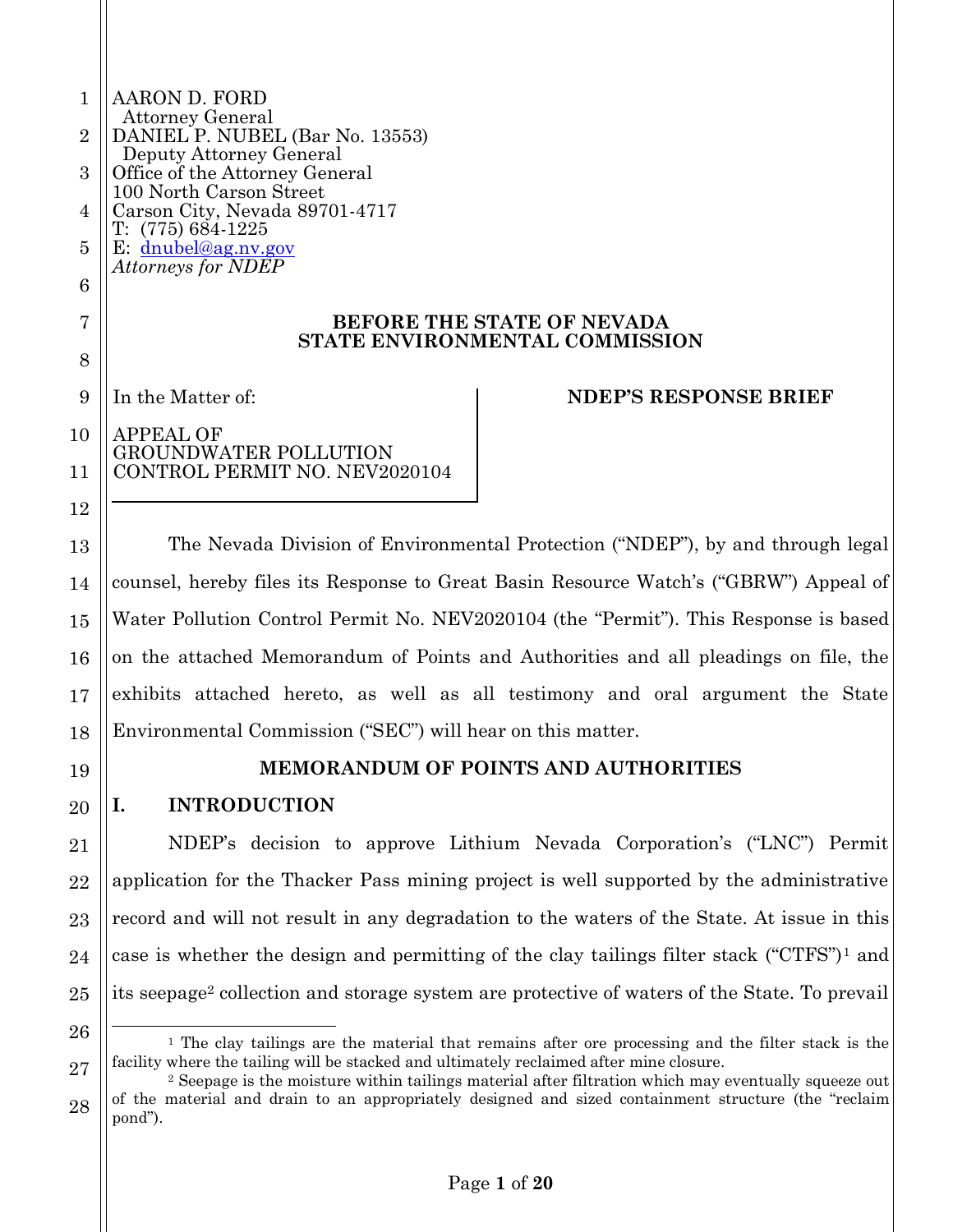on appeal, GBRW must show that NDEP's decision to issue the Permit for these parts of the mine was arbitrary, capricious, or an abuse of discretion. See NAC 445B.890(2)(f). In other words, GBRW must show that that there is no evidence in the record that a reasonable person could find adequate to support NDEP's decision to issue the Permit for the CTFS and its seepage collection and storage system. *Elizondo v. Hood Mach.*, Inc., 129 Nev. 780, 784 (2013).

GBRW has not and cannot clear this high bar. NDEP's decision is supported by multiple credible and reliable reports which demonstrate the CTFS and its seepage collection and storage system are designed for zero discharge to the environment. Specifically, these reports show that the CTFS is structurally sound and that the CTFS seepage collection and storage system are conservatively designed. GBRW stakes its entire case on a new report (the "Emerman Report") submitted to NDEP for the first time as an attachment to GBRW's opening brief. While dense and complex, the Emerman Report can best be summarized as attempting to generate concerns about catastrophic failures of the CTFS and its seepage collection and storage system based on faulty assumptions about the moisture content of the CTFS, which is the primary driving factor for his seepage rate calculations. Notably, Emerman's calculations for expected seepage flow rates at or around optimal moisture content are well within the design capacity of the seepage collection and storage system.

Another major problem with the Emerman Report and GBRW's appeal in general is that they completely fail to consider the **active management plan NDEP** established under the Permit. The Permit requires LNC to regularly report a litany of items, including the moisture content and compaction rate of tailings placed in the CTFS and the flow rate of any seepage generated by the CTFS. The collected data will either confirm that the systems are performing as designed or will support a decision by NDEP to require LNC to evaluate and propose modifications to its operation and/or design as necessary. Importantly, given the slow speeds at which seepage will move through the CTFS, it is reasonable to conclude that any increases in seepage flow rates will occur

 $\mathbf{1}$ 

 $\overline{2}$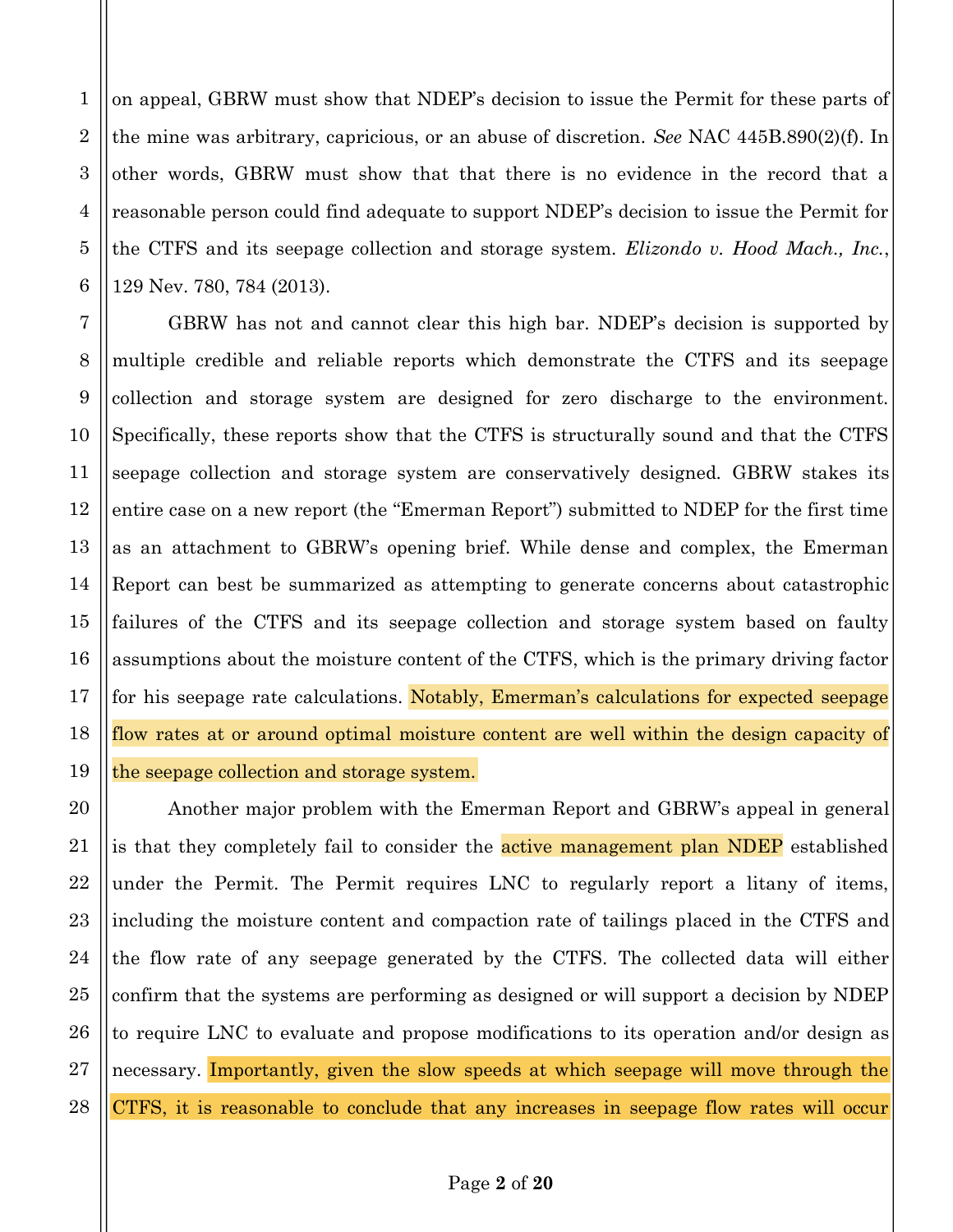$\mathbf{1}$ gradually and provide NDEP and LNC time to evaluate and address changing field  $\overline{2}$ conditions. NDEP cannot, however, require LNC to design its facilities under the 3 unreasonable assumptions made in the Emerman Report.

Ultimately, NDEP's decision to issue the Permit is supported by the administrative record and well-reasoned judgment. GBRW's belated report does not in any way alter NDEP's analysis and, in some cases, confirms it. For these reasons, the SEC should affirm NDEP's decision to grant the Permit.

### **STANDARD OF REVIEW** П.

 $\overline{4}$ 

5

6

7

8

9

10

11

12

13

14

15

16

17

18

The SEC must decide this appeal based on the relevant and applicable standards of review described in NAC 445B.890. In this case, GBRW asserts that NDEP's decision to grant the Permit was affected by (1) error of law; (2) clearly erroneous based on the reliable, probative and substantial evidence in the administrative record; and (3) arbitrary or capricious or characterized by an abuse of discretion. NAC  $445B.890(2)(d-f)$ . The SEC, as the reviewing body, must not substitute its judgment for that of the agency. Instead, courts recognize that NDEP, as the regulatory agency, is in the best position to review evidence and make reasoned and supported decisions on permit applications. See State Indus. Ins. Sys. v. Christensen, 106 Nev. 85, 87, 787 P.2d 408, 409 (1990).

19 In other words, the SEC must grant NDEP's decision deference. On questions of 20 law, "an administrative agency charged with the duty of administering an act is impliedly 21 clothed with the power to construe the relevant laws and set necessary precedent to 22 administrative action, and the construction placed on a statute by the agency charged 23 with the duty of administering it is entitled to deference." Nev. Pub. Emps. Ret. Bd. v. 24 Smith, 129 Nev. 618, 624 (2013). "On questions of fact, an administrative agency's decision is given deference; therefore, a reviewing court must confine its inquiry to 25 26 determining whether the record provides substantial evidence supporting the 27 administrative agency's decision." State Indus. Ins. Sys. v. Bokelman, 113 Nev. 1116, 28 1119, 946 P.2d 179, 181 (1997). "An agency's conclusions of law which are closely related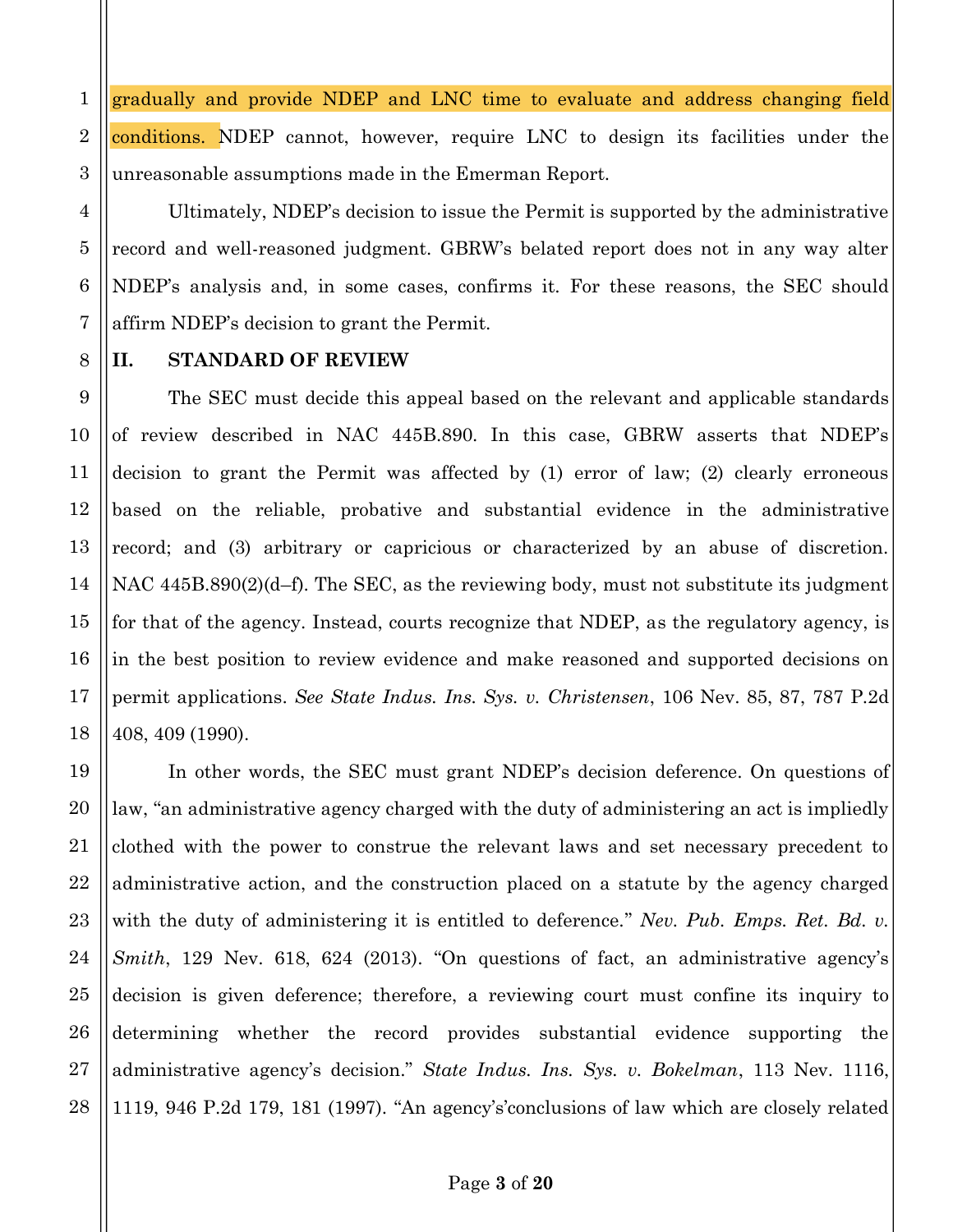to the agency's view of the facts are entitled to deference." Id. This standard is met so long as a reasonable person could reach the same decision as the agency with the evidence in front it. See White Pine Cty. Sch. Dist. v. Benavidez, No. 70908, 2017 WL 4217042, at \*1 (Nev. App. Sept. 15, 2017) ("substantial evidence is evidence which a reasonable mind would accept as adequate to support a conclusion"). For these reasons, the SEC should uphold NDEP's decision to issue the Permit if it finds evidence in the administrative record reasonably adequate to support the decision.

### STATEMENT OF FACTS III.

A.

 $\mathbf{1}$ 

 $\boldsymbol{2}$ 

3

4

5

6

7

8

9

10

11

12

13

14

15

16

17

18

19

20

21

22

23

24

25

26

27

## **Project and Permitting Summary**

The Thacker Pass Lithium Mine Project (the "Project") is a proposed lithium mine located approximately 20 miles northwest of Orovada, Nevada, in Humboldt County. See the Thacker Pass Project Fact Sheet attached as Exhibit 1 at NDEP 1. The facility will be located exclusively on public land administered by the United States Bureau of Land Management. Id. Lithium is a key material in rechargeable batteries found in electric vehicles.

The Project will consist of, among other things, an open pit lithium mine, two waste rock storage facilities and associated stormwater sediment and runoff ponds, coarse gangue stockpile and stormwater sediment and runoff pond, sulfuric acid plant, processing plant, and particularly relevant to GBRW's appeal, the CTFS. Id.

LNC submitted its application for a water pollution control permit on April 2, 2020. See the Permit attached as Exhibit 2 at NDEP 19. NDEP held a robust public comment period regarding the application. See Public Comments and Responses attached as Exhibit 3 at NDEP 39–196. During this period, NDEP received written comments and verbal comments offered during a public hearing on December 1, 2021. Id. Although GBRW engaged in the public comment period, it did not submit the Emerman Report which it now brings forward in this appeal. For this reason, the report is not part of the administrative record before the SEC for review. See NAC 445B.8914(5).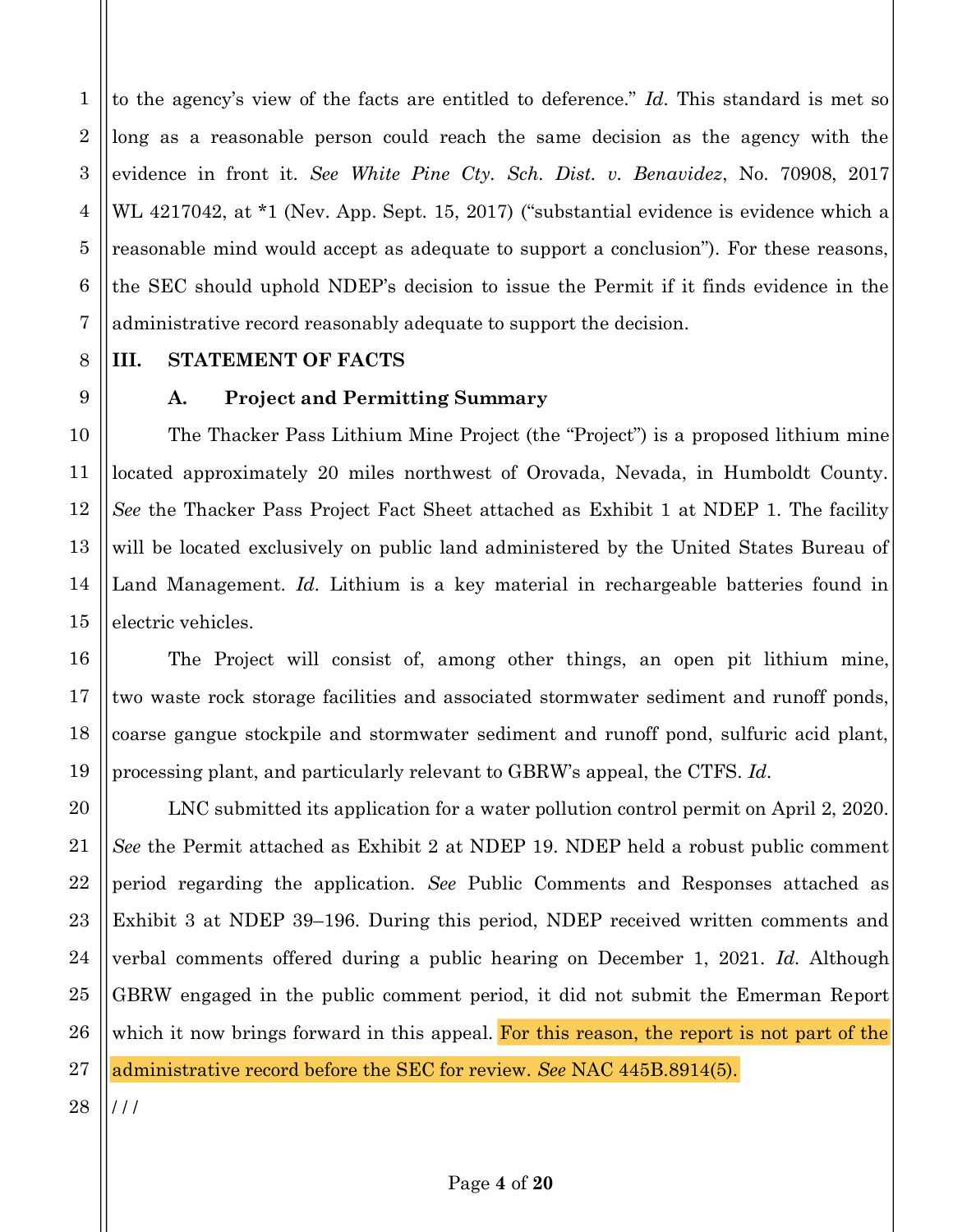On February 25, 2022, NDEP issued its Notice of Decision approving the Permit. *See* the Notice of Decision attached as Exhibit 4 at NDEP 197. The Permit became effective on March 12, 2022. *See* the Permit attached as Exhibit 2 at NDEP 19. GBRW filed this appeal on March 22, 2022, and its opening brief on April 20, 2022. Based on its appeal statement and the substance of its brief, GBRW appeal is limited to whether the design of the CTFS and its integrated seepage collection and storage system is protective of waters of the State.

### **B. Compaction Required for CTFS Stability**

The Project will extract lithium from an ore body located in the soil and rock above the water table. *See* the Project Fact Sheet attached as Exhibit 1 at NDEP 4. The lithium extraction process will produce tailings comprised of acid leach filter cake (clay material), neutralization filter cake, magnesium sulfate cake, and sodium/potassium sulfate salts (collectively, "clay tailings"). *Id.* at NDEP 10. After processing, the tailings will be transported to one of two zones in the CTFS: the structural zone3 or the non-structural zone4. *Id.* at NDEP 12. The CTFS will be constructed in six separate similarly sized sections, referred to as cells. *Id.*

Clay tailings in the structural zone must be compacted<sup>5</sup> to  $95\%$  of Modified Maximum Dry Density ("MMDD"), which is typical for embankment design.6 *See* CTFS Full Design Report attached as Exhibit 5 at NDEP 220. 95% of MMDD means that the clay tailings must be compacted to a density that is 95% of the maximum dry density compaction achieved in laboratory analyses. LNC used a standardized and internationally accepted process described in American Society for Testing and Materials

<sup>3</sup> The "structural zone" consists of clay tailings located on the exterior of the CTFS that serve as structural support for the CTFS.

<sup>4</sup> The "non-structural zone" consists of clay tailings and perhaps other materials such as salts, located on the interior of the CTFS that do not serve as structural support for the CTFS.

<sup>5</sup> Compaction is the process by which LNC or its contractor will drive over the tailings in the CTFS with heavy duty equipment, such as a vibrating smooth drum roller or tamping foot roller, to make the clay tailings the required density. This process is necessary because it gives structural stability to tailings.

<sup>6</sup> United States Department of the Interior, "Reclamation: Managing Water in the West" (available at https://www.usbr.gov/tsc/techreferences/designstandards-datacollectionguides/finalds-pdfs/DS13-10.pdf), pp. 10–44.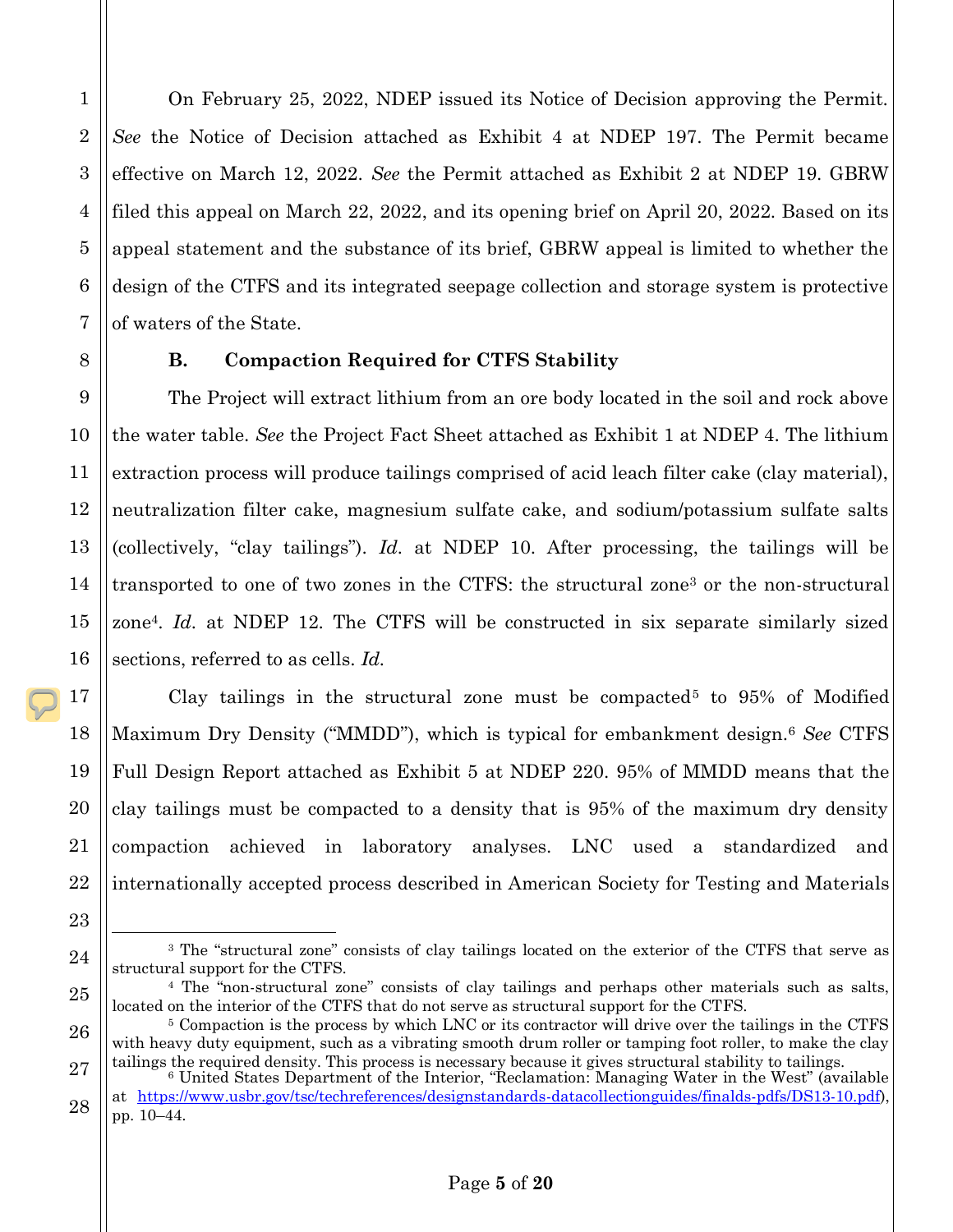("ASTM") D1557, to develop compaction and moisture content standards for clay tailings. *See* Earthwork Technical Specifications attached as Exhibit 6 at NDEP 263. Based on this analysis, LNC determined that 95% compaction could be achieved in the clay tailings with a dry basis moisture content of 46% + or – 6%. *Id.* In other words, at least 95% MMDD could be achieved at a moisture content that is anywhere from 40% on the dry end to 52% on the wet end with 46% representing moisture content required for maximum compaction. The structural zone material will have a slope of 4 horizontal to a maximum 1 vertical on the outside. *See* CTFS Full Design Report attached as Exhibit 5 at NDEP 220. This means that for every 4 horizontal feet the maximum rise of the slope cannot exceed 1 vertical foot.

Material in the non-structural zone is not necessary for the structural integrity of the CTFS and thus is not required to meet the same compaction standards. Instead, this material must achieve at least 85% compaction. *See* Earthwork Technical Specifications attached as Exhibit 6 at NDEP 264. Naturally, by reducing the compaction rate by 10%, the range of acceptable moisture content increased. In this zone, the clay tailings must have moisture content of  $46\%$  + or  $-$  12%. *Id.* Again, 46% dry basis moisture content represented the moisture content required for maximum compaction and dry basis moisture contents of 34% on the dry end and 58% on the wet end represented the moisture content required for at least 85% compaction.

The permeability of the clay tailings in each zone will be different. Permeability is the speed at which water will move through the tailings materials. In the non-structural zone, permeability is expected to be approximately 0.000001 centimeters per second (1.035 feet per year), and in the structural zone is expected to be approximately 0.0000001 centimeters per second (0.1035 feet per year), or an order of magnitude slower than the non-structural zone. *See* the Project Fact Sheet attached as Exhibit 1 at NDEP 12. Excess water that cannot pass from the non-structural zone to the structural zone due to the slower speed at which water moves in the structural zone will be directed  $111$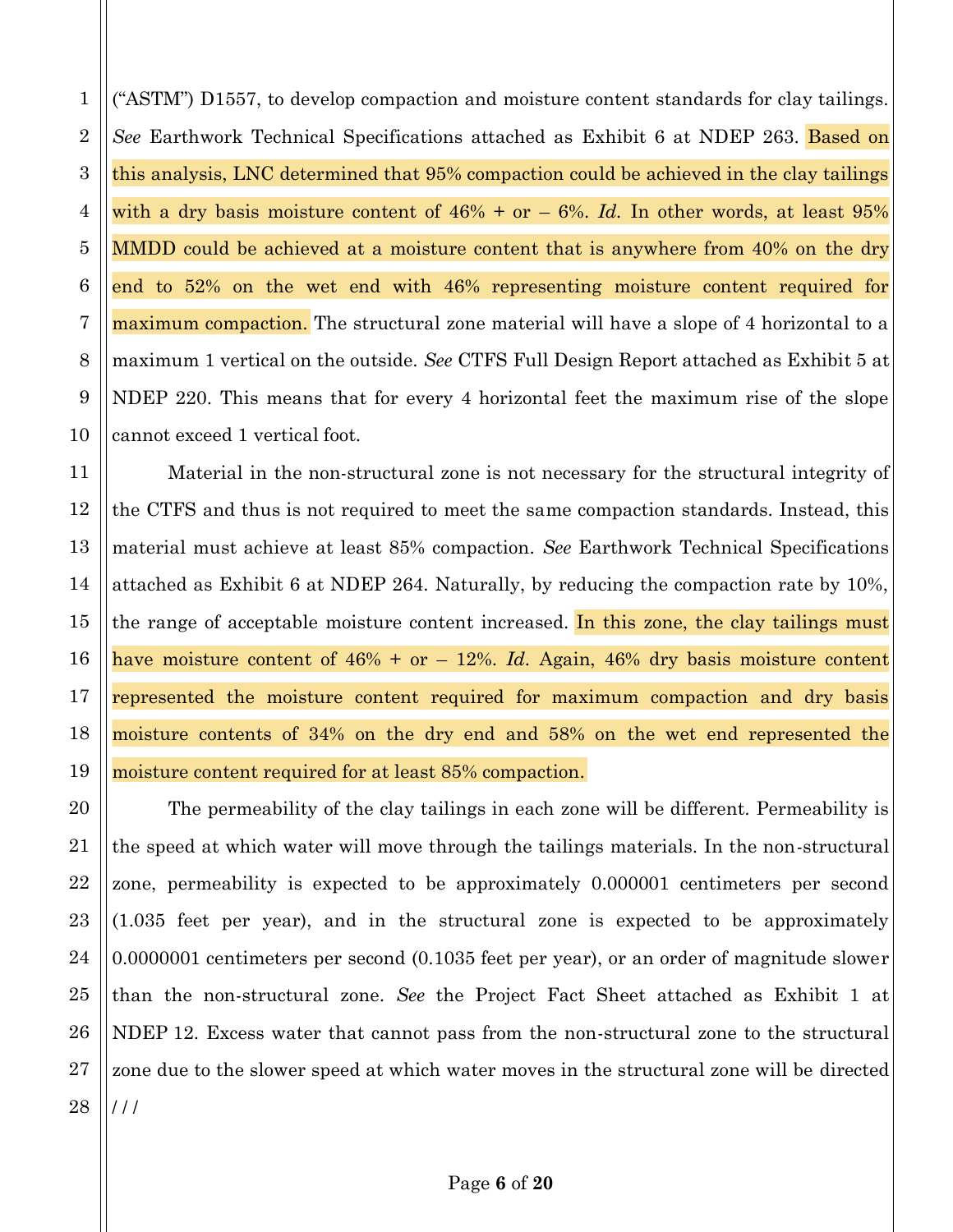to the seepage collection system by a chimney drain installed in this area of the CTFS. *Id.* at NDEP 12–13.

The CTFS design accounts for potential seismic hazards. *Id.* at NDEP 14. The CTFS design incorporated conservative seismic design standards. A slope stability analysis for a maximum design event, or the maximum level of ground motion for the CTFS design, calculated slope movement in the range of 17 to 32 inches, which would be within CTFS containment. *See* the CTFS Full Design Report attached as Exhibit 5 at NDEP 235. In addition, near-surface faults and active faults are not documented within the project site, so ground rupture is not expected within the Project, including CTFS footprint. In addition, liquefaction<sup>7</sup> is not a concern due to the depth to groundwater, which is in the range of approximately 60 to 97 feet below ground surface, and the dense condition of the rock and soil that covers the ore deposit, which would prevent groundwater from moving to the surface during a seismic event. *Id.* at NDEP 210.

1

2

3

4

5

6

7

8

9

10

11

12

13

14

15

16

17

18

19

20

21

22

23

24

25

26

### **C. Achieving Optimal Dry Basis Moisture Content**

As discussed above, the dry basis moisture content of tailings is important to the process of compaction and impacts the amount of seepage that is expected to be generated by the CTFS. LNC conducted a pilot study to test different methods of drying the clay tailings. *See* the Filterability of LNC Neutralized Clay Slurry v2 attached as Exhibit 7 at NDEP 277. According to the study, LNC used a filter press to squeeze moisture out of the clay tailings. *Id.* at NDEP 278. This process typically provided compressed clay tailings that consisted of approximately 62% solids and 38% wet moisture content8. *Id.* at NDEP 281. The 38% wet moisture content converts to a dry basis moisture content of approximately 61.3%. After squeezing the moisture out through the filtration process, LNC then demonstrated that the filter cakes could be further dried for four days at 22ºC to achieve a dry moisture content that is approximately 37%, which is slightly drier than

<sup>7</sup> Liquefaction is the process of seemingly solid materials acting non-solid due to vibration or saturation, typically from an earthquake.

<sup>27</sup> 28 <sup>8</sup> To convert from wet basis moisture content to dry basis moisture content, which is the standard for compaction, divide the wet basis moisture content (in this case, 0.38) by  $1 -$  the wet basis moisture content (1–0.38) and multiply by 100.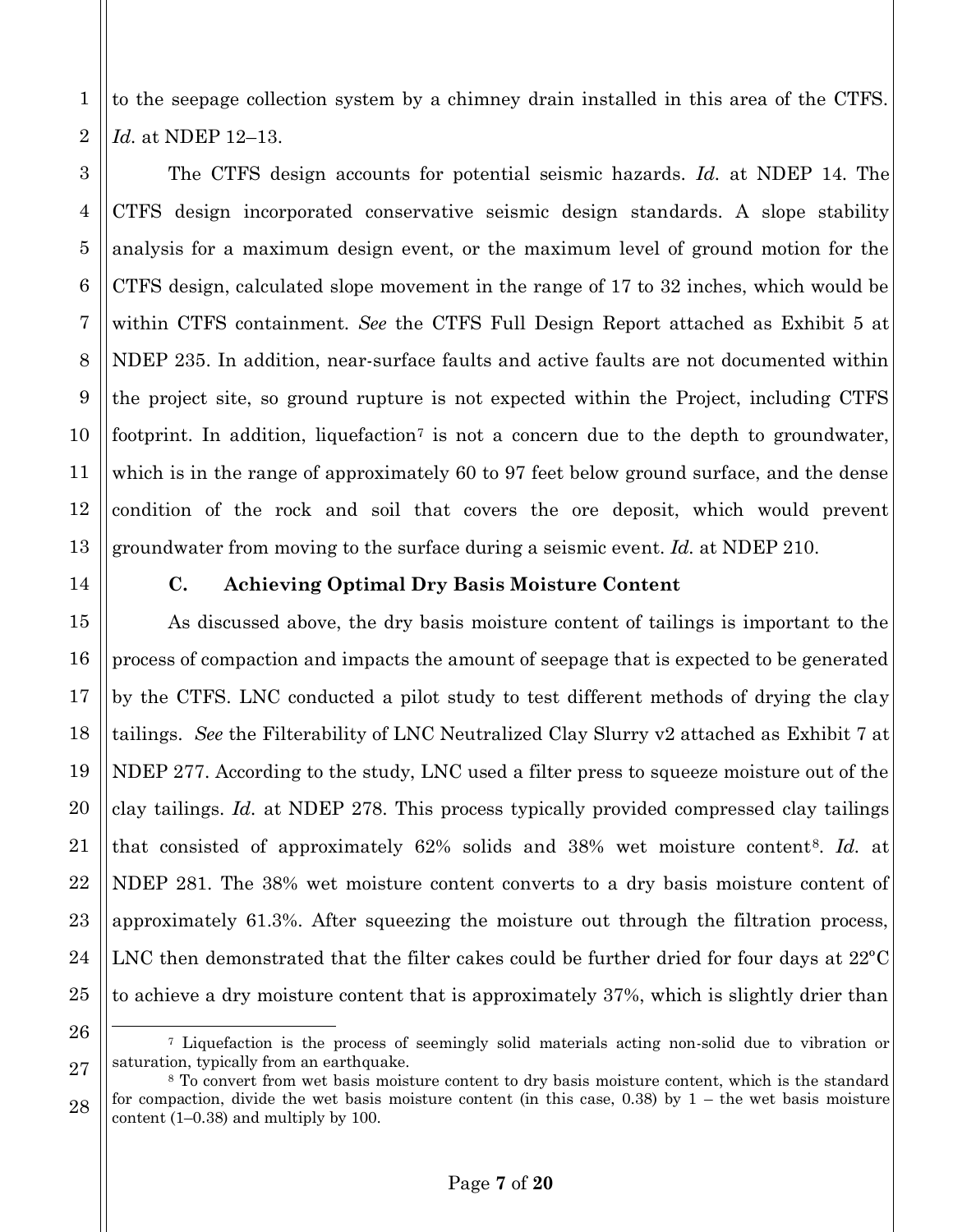$\mathbf{1}$ the moisture content required to achieve 95% compaction.<sup>9</sup> Id. at NDEP 284. In sum, the  $\overline{2}$ study demonstrated that LNC could achieve at or near optimal moisture content for clay 3 tailings compaction through filtration and air drying.

D.

### Design of Tailings Base and Seepage Collection and Storage System

After moisture is removed from the clay tailings with the filter press, they will be transported via two separate conveyors to the CTFS. See the Project Fact Sheet at NDEP 10. As discussed above, the clay tailings will then be placed, dried, and compacted to achieve structural stability. The CTFS is designed for zero discharge to the environment. See the Permit, Exhibit 2 at NDEP 20,  $\S$  I(A)(3) ("The Permittee shall ... not release or discharge any process or non-process contaminants from the fluid management system").

The base of the CTFS will consist of an 80-mil high density polyethylene ("HDPE") liner<sup>10</sup> which will be placed on a 6-inch bed of fine grained materials conditioned and compacted to provide a smooth surface to ensure the structural integrity of the liner. Id. at NDEP 21,  $\S$  I(C).

The CTFS will be graded to direct seepage, or clay tailings moisture and/or precipitation infiltration that cannot be stored in the tailings, to a collection system. The collection system will consist of a primary 12-inch diameter perforated corrugated pipes placed in the topographic low point of each CTFS cell. See the CTFS Full Design Report attached as Exhibit 5 at NDEP 222. Secondary 4-inch diameter perforated corrugated pipes will be installed in a herringbone pattern off the primary pipe. Id. The pipes will be covered by 24 inches of overliner, or a high permeability mixture of sand and gravel, that will promote lateral drainage around and over the pipes. Id. Any seepage collected in these pipes will flow by virtue of gravity to the reclaim pond. Id. The reclaim pond will  $111$ 

<sup>&</sup>lt;sup>9</sup> After four days of drying at room temperature 40% of the moisture content of the filtered sample evaporated. The conversion to dry moisture content  $((1-.4)^*38/62)^*100$ .  $10$  HDPE is a dense highly durable plastic.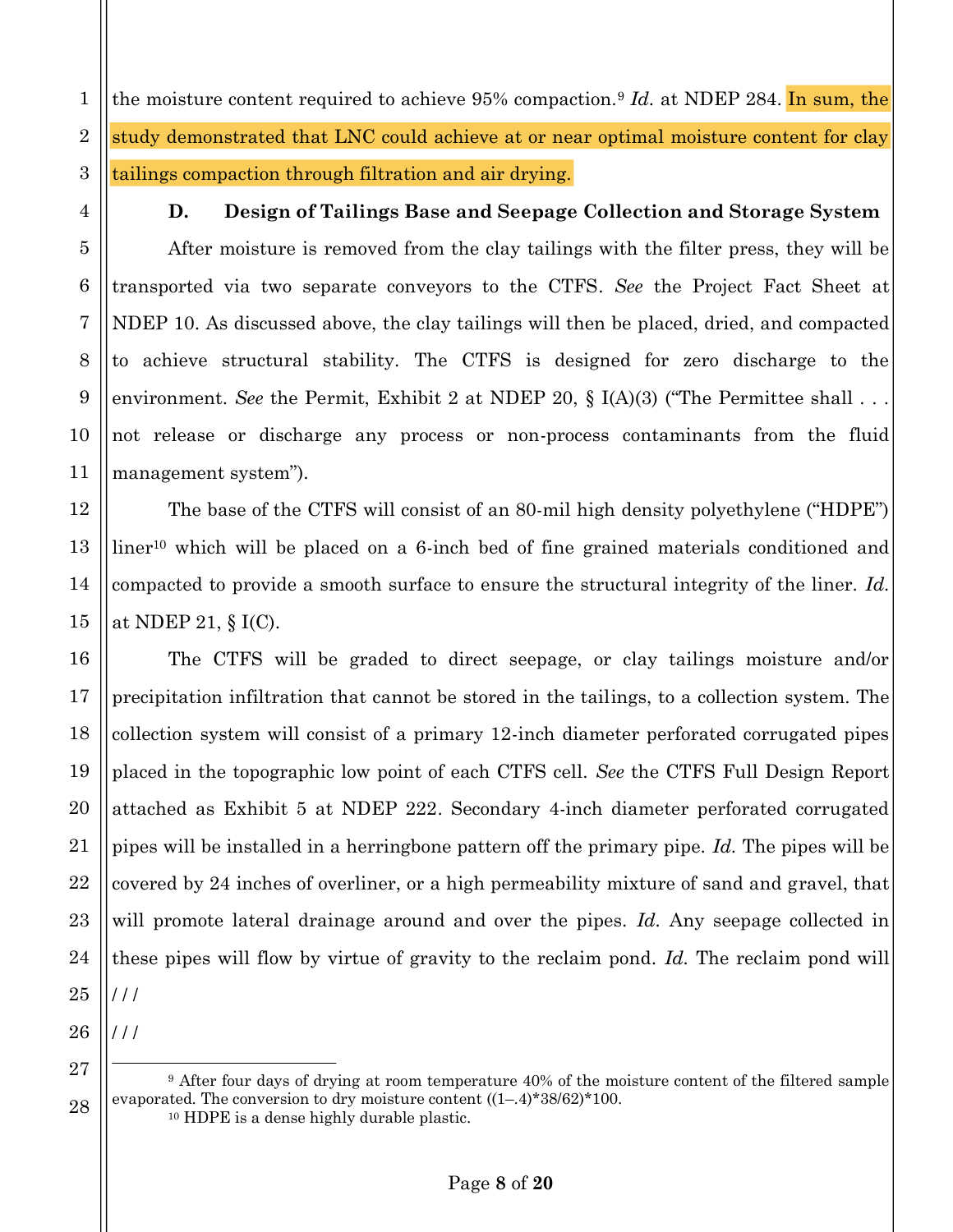have two liners, 60-mil HDPE on bottom and 80-mil HDPE on top, separated by 200-mil geo net (thick synthetic mesh netting)<sup>11</sup>. Id. at NDEP 223.

The pond will have a storage capacity of 53.95 million gallons. Id. at NDEP 239. The reclaim pond will have 22.98 million gallons reserved for storage of seepage from the CTFS, 22.72 million gallons reserved for storage of stormwater runoff from the surface of the CTFS due to a 100-year, 24-hour storm event, and 8.26 million gallons of unreserved additional storage, which represents 3 feet of freeboard, or 3 vertical feet from maximum operational and stormwater storage capacity to the crest of the pond. Id. The water in the reclaim pond will either be pumped to the processing plant for reuse in the processing of Lithium or will evaporate. Id. at NDEP 223.

The estimated maximum seepage rate from the CTFS is 74 gallons per minute ("gpm"). See the Newfields Seepage Calculation attached as Exhibit 8 at NDEP 290. The calculated flow rate is considered conservative for two primary reasons. First, the flow rate is based on 10 years of accumulated solution storage in the CTFS at a moisture content that is 3.1% (49.1% moisture content rather than the optimal 46%) wetter than optimal dry moisture content for compaction. Id. Second, the calculated flow rate is based on the expected permeability of the non-structural zone which is 10 times greater than the structural zone. Id. Notwithstanding, the current pond design will have a capacity to store approximately 74 gpm for 215 days or 150 gpm for 107 days. Essentially, the pond has sufficient capacity to handle seepage flow rates that are well in excess of the estimated maximum seepage flow rate.

A more refined seepage analysis was later completed using Hydrus 1D, a water flow modeling program. See the Piteau Technical Memorandum attached as Exhibit 9 at NDEP 293. This analysis assumed that the tailings were stacked at optimal moisture content, or 46%. Id. at NDEP 297. At this moisture content, the model results indicated that seepage from the tailings material is not anticipated and infiltration into the stacked

27

28

 $\mathbf{1}$ 

 $\overline{2}$ 

3

4

 $\overline{5}$ 

6

7

8

9

10

11

12

13

14

15

16

17

18

19

20

21

22

23

24

25

 $11$  The purpose of the netting is to convey any leakage through the top liner to a collection pond, where captured solution will ultimately be returned to the processing plant for reuse or evaporated.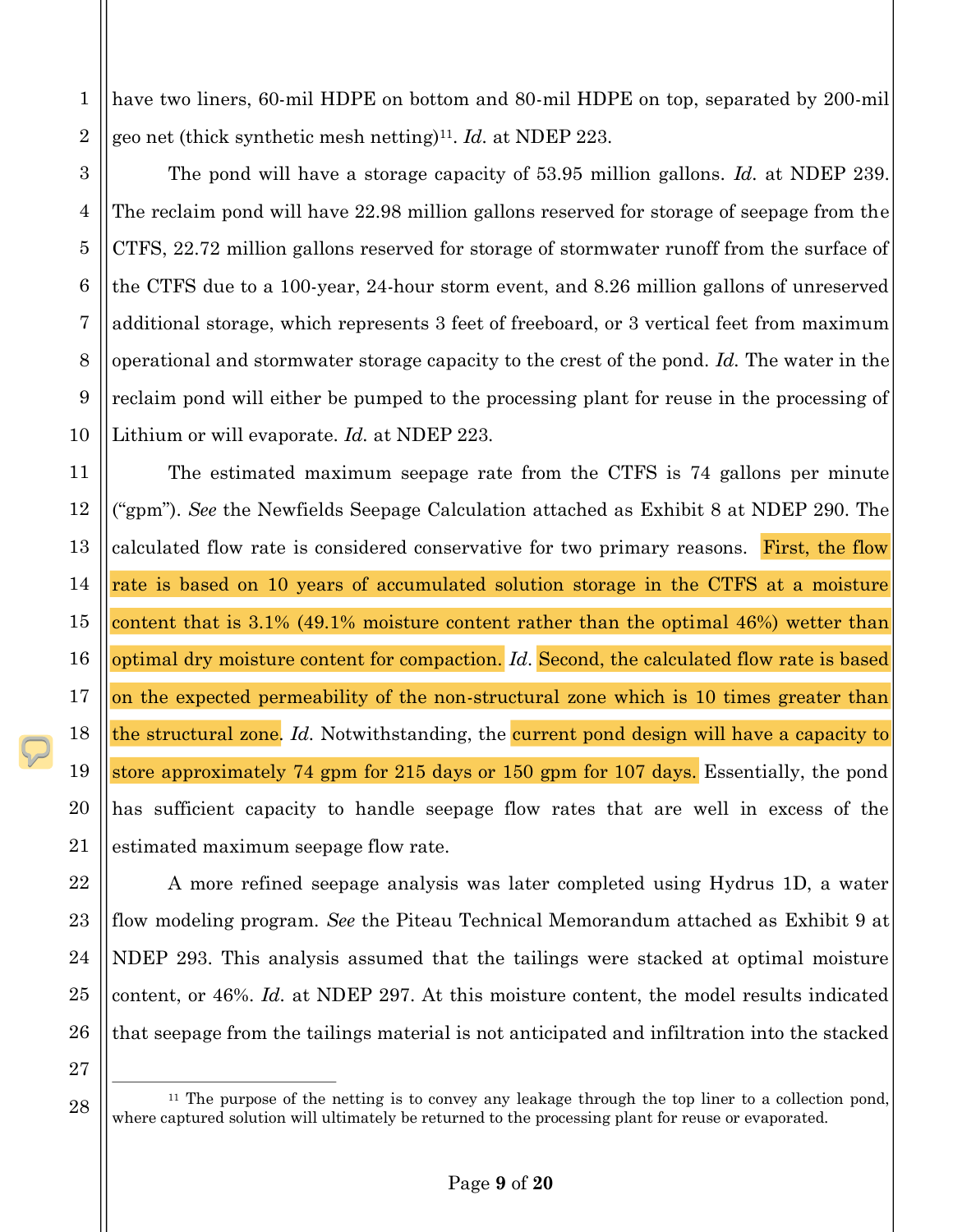tailings would travel approximately 20 meters in  $1,000$  years. Id. at 299. NDEP is requiring LNC to conduct further modeling sensitivity analysis to determine if seepage results change for higher moisture contents in the CTFS. See the Permit attached as Exhibit 2 at NDEP 21,  $\S$  I(B)(8). The additional analysis will further verify the model and assist during active management of the facility to predict future seepage rates.

Е.

 $\mathbf{1}$ 

### **CTFS and Seepage Collection System Compliance Monitoring**

LNC is required to "comply with all terms and conditions of [the Permit] and all applicable statutes and regulations." Id. at NDEP 19. The Permit does not allow for any discharge to the waters of the State. *Id.* at 20, § I(A)(3) ("the Permittee shall . . . not release or discharge any process or non-process contaminants from the fluid management system"). Of relevance here, the Permit requires LNC to conduct extensive sampling, testing, and analysis to assure the CTFS and seepage collection system and reclaim pond are protective of waters of the State. See Id. at NDEP 21–24,  $\S$  I(D). In particular, LNC must: conduct moisture content and nuclear density tests on compacted structural and non-structural tailing placed in the CTFS, once per lift, day of placement, or 5,000 cubic yards, whichever is greater. Id. at NDEP 23,  $\S$  I(D)(7); see also the Earthwork Technical Specifications attached as Exhibit 6 at NDEP 275. The data from these tests will be compiled for individual months and reported to NDEP quarterly. See the Permit attached as Exhibit 2 at NDEP 23,  $\S$  I(D)(7).

The Permit also requires LNC to revise its CTFS stability analysis annually based on collected field data. Id. at NDEP 31,  $\S$  I(N)(2). NDEP is also requiring LNC to measure and report quarterly the flow rate, if any, from the CTFS to the pond. Id. at NDEP 22,  $\S$  I(D)(6). Finally, NDEP will conduct on-site inspections of the facility quarterly to verify compliance with the Permit as well as relevant and applicable Nevada statutes and regulations.

F. **CTFS and Collection and Storage System Permanent Closure** 

LNC submitted a Tentative Plan for Permanent Closure of the mine, which includes a plan for closure of the CTFS. See the Tentative Plan for Permanent Closure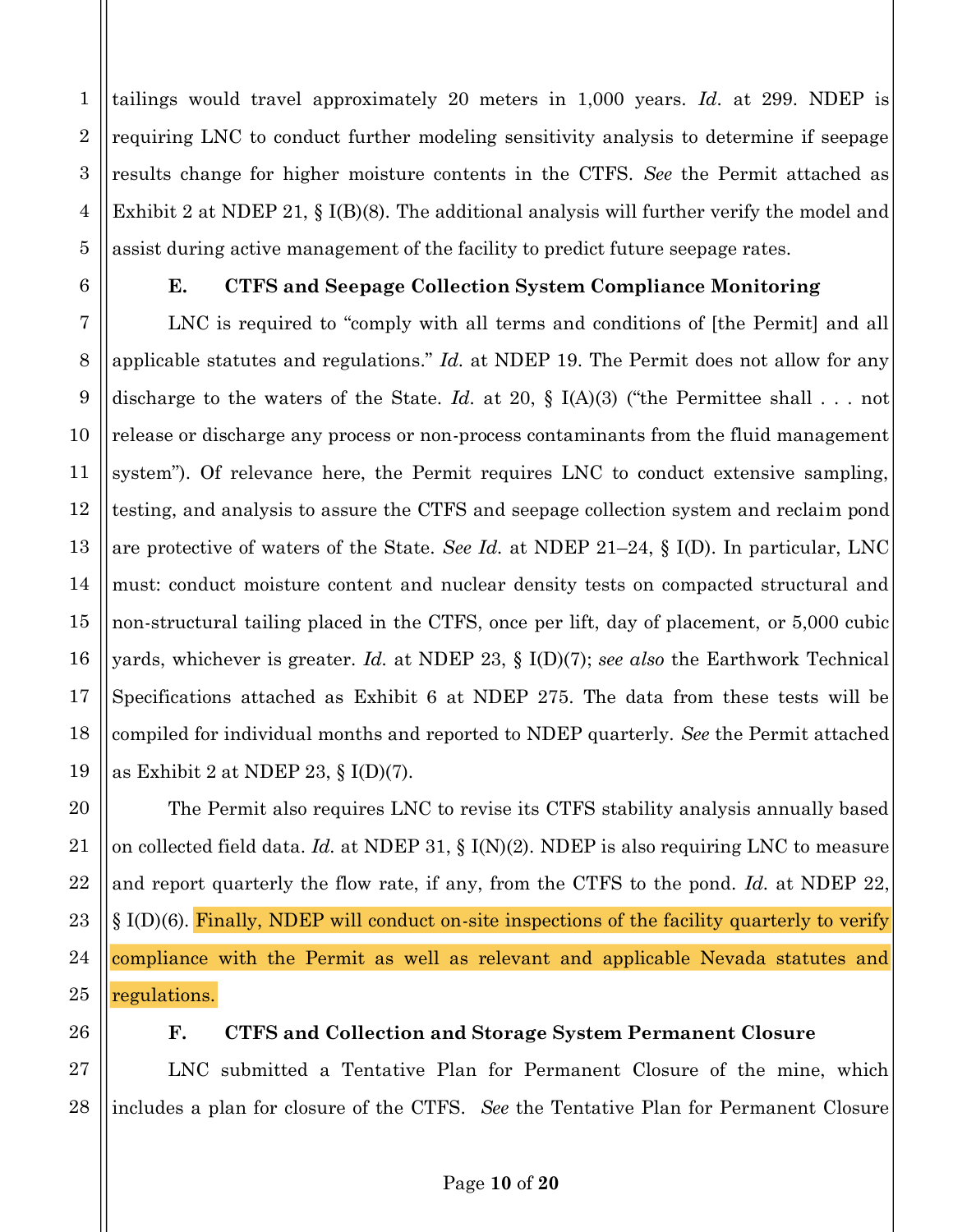attached as Exhibit 10 at NDEP 323. Under the Plan, LNC will recontour the facility to mimic natural topography, but LNC does not intend to regrade the CTFS during closure and reclamation of the facility. Id. at NDEP 324. Instead, the CTFS will be capped with a clay material and a layer of cover soil at thicknesses that will be determined based on test plots constructed during mine operation. Id. at NDEP 325. The cover soil will promote vegetation to reduce infiltration of meteoric water to the closed CTFS. Id. Over time, CTFS seepage flow will diminish along with the need for reclaim pond storage capacity. Id. Under the current plan, LNC will convert the reclaim pond to an evapotranspiration ("ET") cell, which will consume seepage flow by evaporation and by evapotranspiration, plant consumption. Id. LNC has committed to establish a long-term trust, if needed, to support operation and maintenance of the seepage collection and storage system, including the proposed ET-Cell until it is permanently closed. Id.

### IV. **LEGAL ANALYSIS**

### A. The CTFS Design and Permit are Protective of the Waters of the **State**

NAC 445A.424 provides that a facility may not degrade groundwaters of the State to the extent that the quality is lowered below a state or federal regulation prescribing standards for drinking water or natural background conditions, whichever is less. The requirements for an application for a water pollution control mining permit are established in NAC 445A.397. Those regulations require the applicant to submit reports detailing, amongst other things: (1) engineering plans for the process components used for beneficiation (NAC  $445A.397(1)(a)$ ); (2) the general specifications and calculations for the process components (NAC  $445A.397(1)(b)$ ); (3) methods for the control of storm flow runoff  $(NAC 445A.397(1)(e))$ ; (4) a description of the liner material and installation procedures for all leach pads, ponds and ditches, including a description of the subbase preparation; and (5) details of leak detection and site-monitoring systems. See NAC 445A.397. This information is required to be of sufficient detail to allow NDEP to make a factual determination that "the design of process components is sufficient to protect the waters of

 $\mathbf{1}$ 

 $\overline{2}$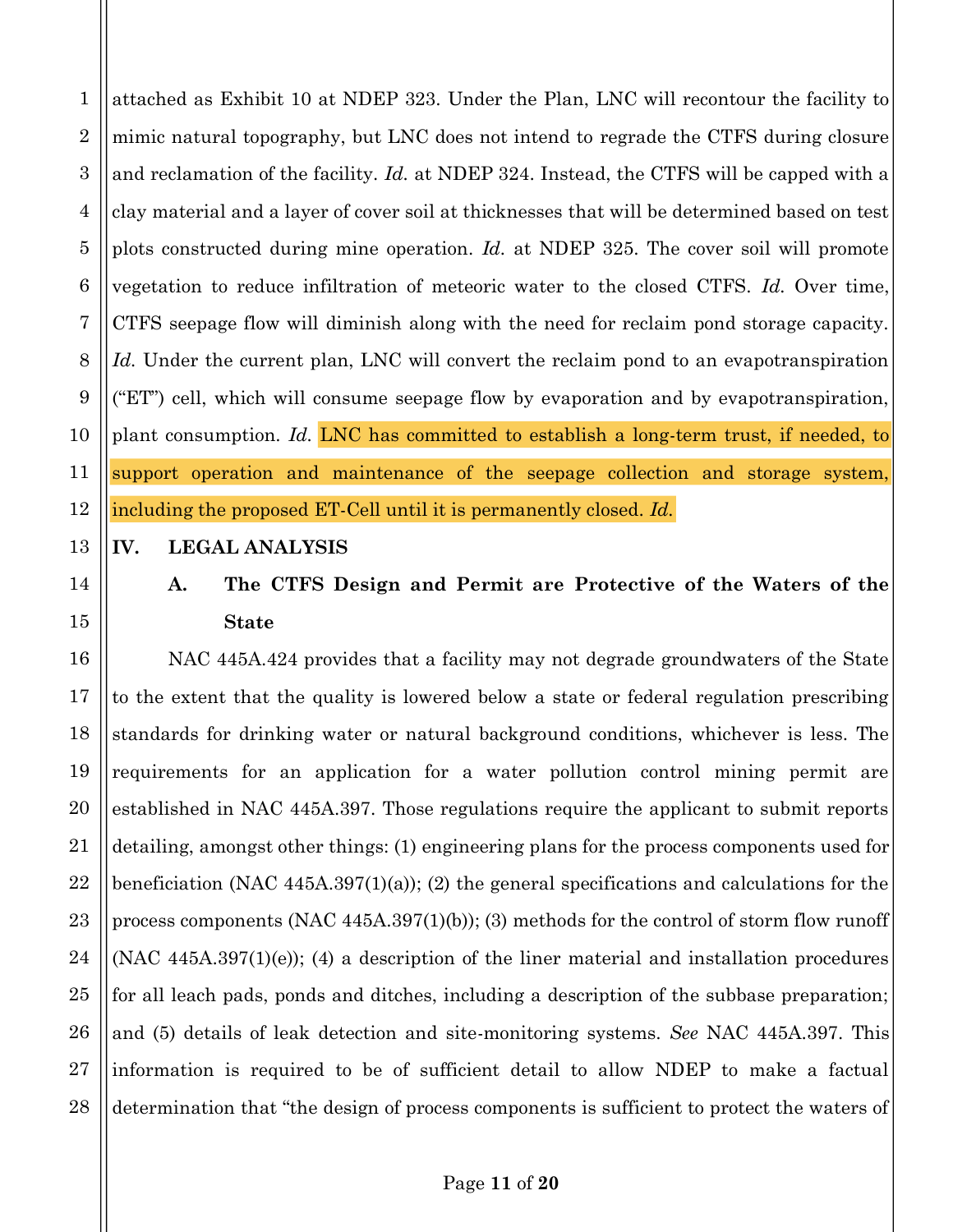the State from degradation" and "that the monitoring system is adequate to determine if the process components are operating so as to protect the waters of the State from degradation." See NAC 445A.397(3).

In this case, the information submitted by LNC was sufficient to allow NDEP to make a factual determination that the waters of the State are protected from degradation.

# 1. LNC provided multiple technical reports that demonstrate the CTFS and seepage collection and storage system design is protective of waters of the State

First, the CTFS is structurally sound. The CTFS will consist of two zones, a structural and non-structural zone. The structural zone will be graded at a slope of 4 horizontal to 1 vertical and compacted to 95% maximum dry density, which is typical for embankment structures like the CTFS. See the CTFS Full Design Report attached as Exhibit 5 at NDEP 218. The structural zone will generally surround and provide support for the non-structural zone which will be compacted to at least 85% maximum dry density. See the Project Fact Sheet attached as Exhibit 1 at NDEP 5. The CTFS design accounts for potential seismic activity and at maximum design event will only allow 17 to 32 inches of slope movement, which is within the design footprint of the CTFS. Id. at NDEP 14. In total, the administrative record supports a finding that the design of the CTFS is structurally sound.

Second, the CTFS base and its seepage collection and storage system are designed for zero discharge to the environment. The CTFS design and the Permit require LNC to line the base of the CTFS with an 80-mil HDPE double-sided textured liner. See the Permit attached as Exhibit 2 at NDEP 21,  $\S$  I(C)(1). The liner will be placed on a layer of smooth compacted material to ensure that it maintains its integrity and overlain with collection pipes and a 24-inch thick layer of overliner that will protect the piping system and the liner. See the Project Fact Sheet attached as Exhibit 1 at NDEP 11. Because the base design is effectively impermeable, it will redirect seepage to the collection system

 $\mathbf{1}$ 

 $\overline{2}$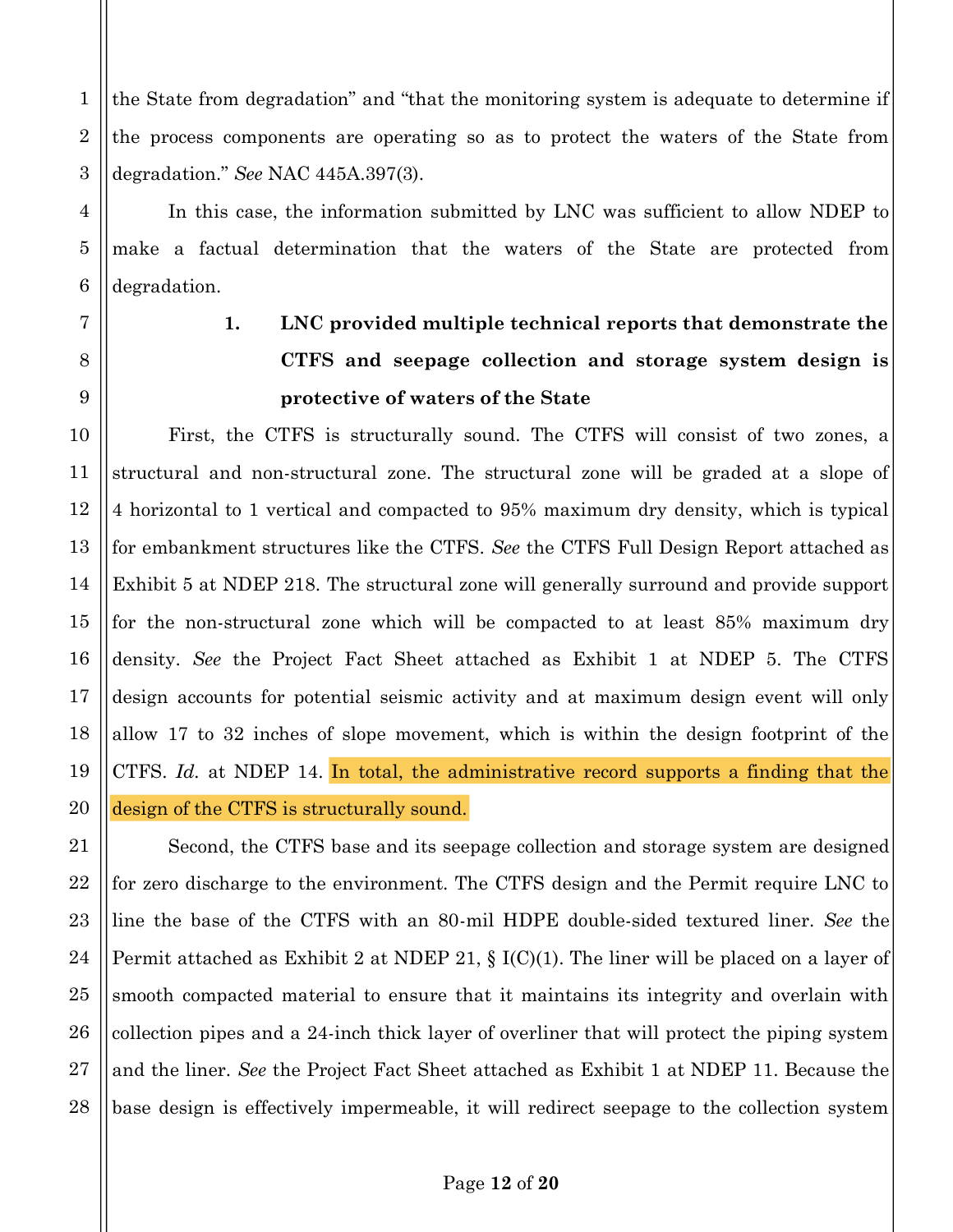and not allow penetration of any contaminants to the soil beneath the CTFS. Id. The CTFS will use grading and natural topography to direct seepage, or clay tailings moisture 3 and/or precipitation infiltration that cannot be stored in the tailings, to a collection system consisting of 12-inch primary and 4-inch secondary pipes, which will be placed in 5 each CTFS cell to capture any and all seepage from the CTFS. Id. The seepage collected 6 by the system will be discharged to a double HDPE lined reclaim pond which will have operational storage capacity well in excess of 74 gallons per minute, which is a conservative estimate of the maximum seepage rate for the CTFS. Id.

 $\mathbf{1}$ 

 $\overline{2}$ 

4

7

8

26

27

28

9 The estimated flow rate to the reclaim pond is based on a conservative calculation 10 conducted as part of the CTFS design. The calculation is considered conservative for two 11 reasons. First, the calculation assumes that the CTFS is constructed for 10 years with 12 continuous accumulation or storage of moisture and no loss by virtue of seepage. See the 13 Newfields Seepage Calculation attached as Exhibit 8 at NDEP 290. Naturally, if seepage 14 from the CTFS were to occur, it would do so gradually over time, which, as a result, would 15 reduce the storage in the CTFS and in turn the estimated flow rate. The calculation 16 further assumes the average moisture content in the tailings is 49.1% for the entire CTFS 17 which is 3.1% wetter than optimal moisture content, which also increases the storage 18 within the CTFS and the calculated flow rate. Id. Finally, the entire CTFS is assumed to 19 have the estimated permeability in the non-structural zone which is an order of 20 magnitude greater than the structural zone. Id. The effective, or combined, permeability 21 of the CTFS would be somewhere between the permeability of the structural and 22 non-structural zones, which would substantially reduce the calculated flow rate. The 23 conservative nature of this calculation only further demonstrates that the seepage 24 collections system and reclaim pond storage capacity offer sufficient capacity to manage 25 any range of potential seepage from the CTFS.

LNC also submitted analysis for seepage flow rate using the modeling program, Hydrus 1D. The intent of the modeling analysis was to confirm that the CTFS would not produce seepage if tailings were stacked at optimal dry moisture content. This modeling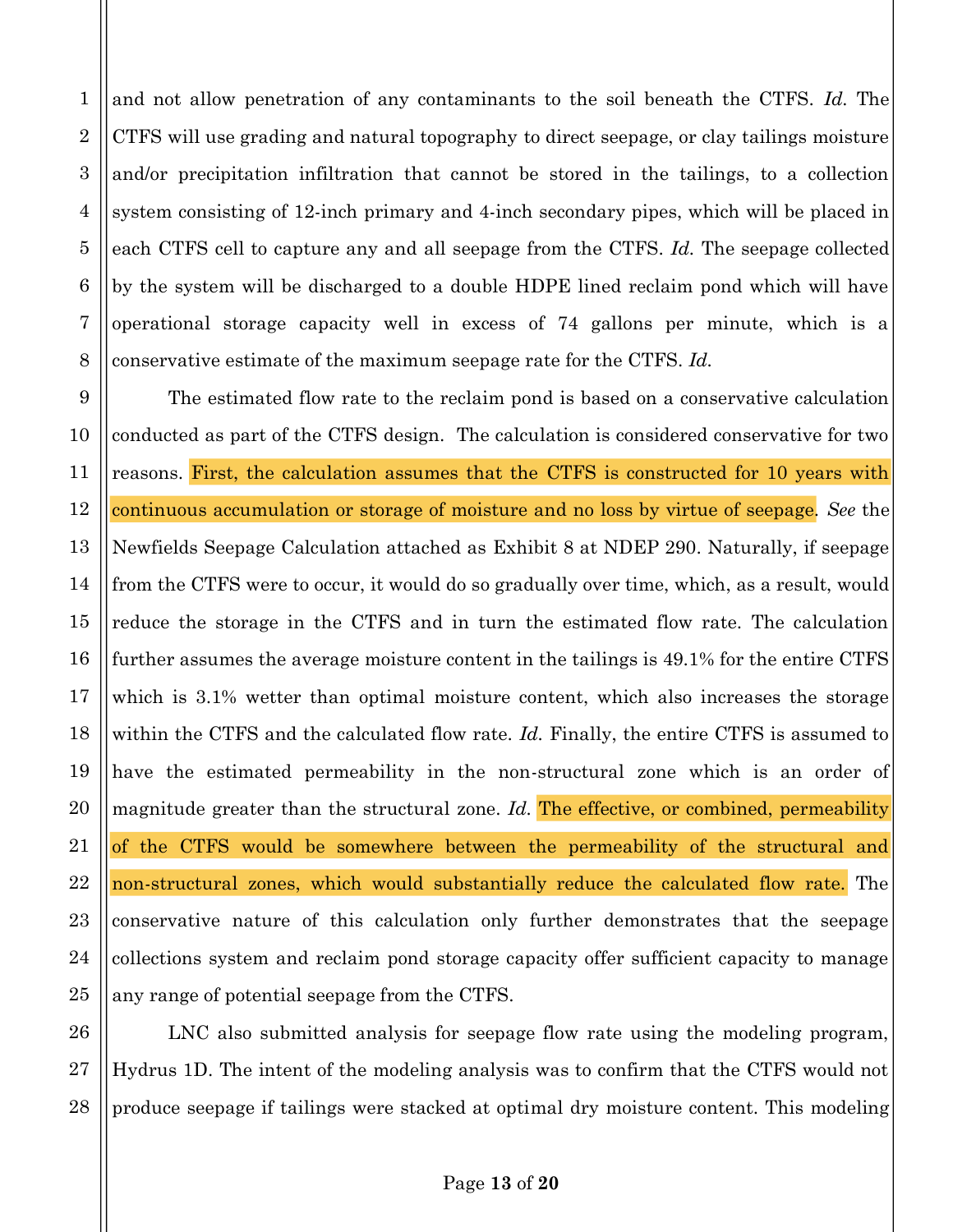$\mathbf{1}$ analysis assumed as much and, as expected, the results confirmed that seepage from the tailings material was not anticipated. See the Piteau Technical Memorandum attached as Exhibit 9 at NDEP 299. NDEP is requiring LNC to conduct further modeling sensitivity analysis to determine if seepage results change for higher moisture contents in the CTFS. See the Permit attached as Exhibit 2 at NDEP 21, § I(B)(8). The additional analysis will further verify that the model may be used, if appropriate, as an active management tool to predict future seepage.

The Tentative Plan for Permanent Closure of the mine includes a plan for closure of the CTFS. See the Tentative Plan for Permanent Closure attached as Exhibit 10 at NDEP 324. Due to the design of the facility, closure may not require disturbance of regrading to the CTFS. The CTFS will be capped and covered to prevent or minimize infiltration to the CTFS, and the reclaim pond will eventually be converted to a self-sustaining ET-cell which uses atmospheric evaporation and evapotranspiration, plant consumption, to manage seepage. Id. at NDEP 325. While not required now, LNC has still committed to establish a surety in the form of a long-term trust, if needed, to provide back-up financial support for operation and maintenance of the collection system and reclaim pond/ET-Cell until permanent closure. Id.

In total, the design of the CTFS, the collection system, and the reclaim pond are protective of waters of the State. Therefore, there is substantial evidence in the administrative record to approve LNC's design.

## $2.$ Monitoring and reporting requirements provide another layer of protection that no degradation to waters of the State will occur

NAC 445A.442 states that NDEP "shall determine the extent and complexity to which the holder of a Permit must monitor individual process components for the release of contaminants after reviewing site and process controlled design conditions." This is a very important part of the permitting process because field data is the only means by  $111$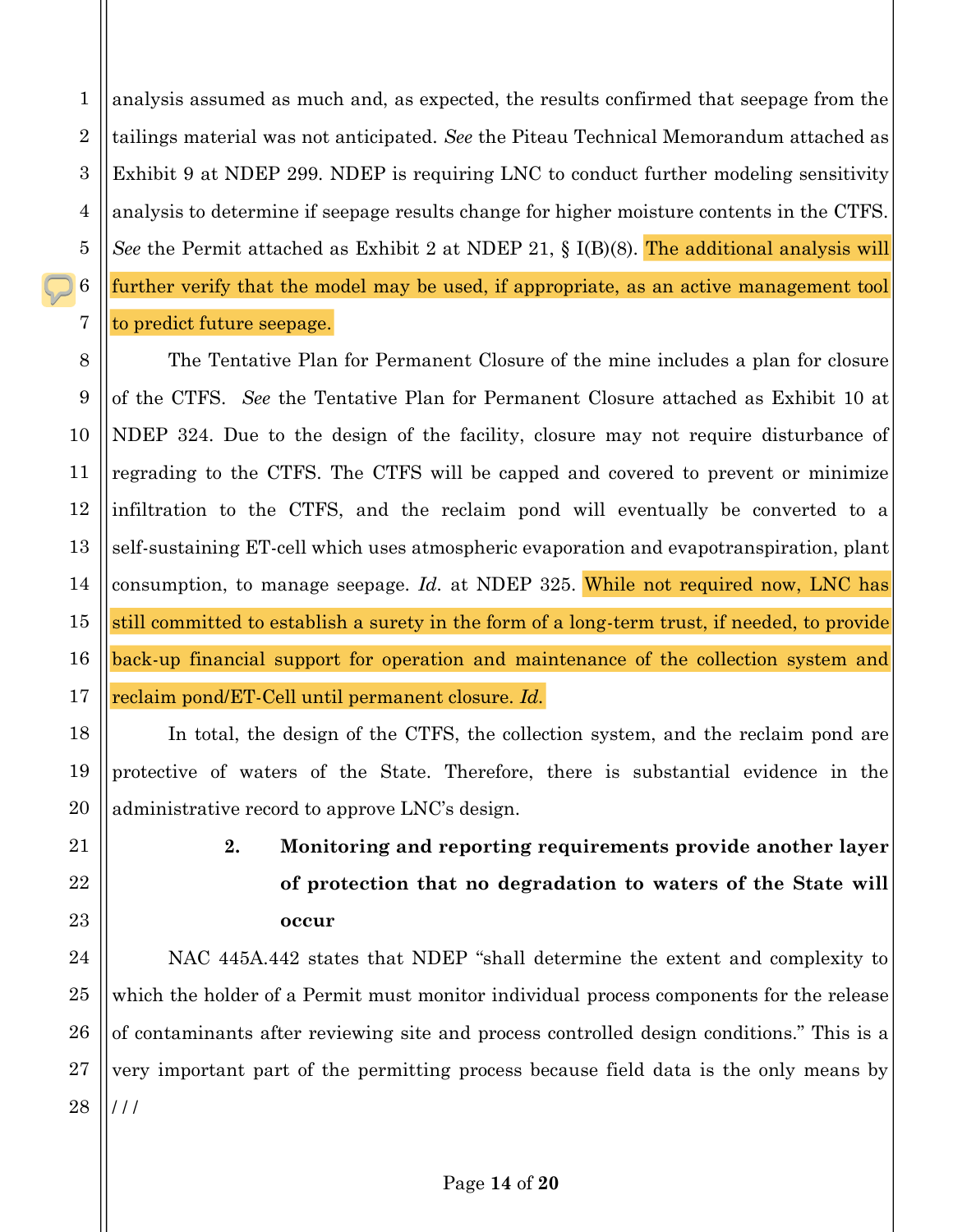which NDEP and LNC can assess and evaluate whether the CTFS and its seepage collection and storage system are performing as designed.

Under the Permit, LNC is required to:

- a. Test moisture content and conduct nuclear density tests on compacted structural and non-structural tailings placed in the CTFS. The tests must be complete once per lift, day of placement, or 5,000 cubic yards, whichever is greater. *See* the Earthwork Technical Specifications attached as Exhibit 6 at NDEP 275. The data from these tests will be compiled for individual months and reported to NDEP quarterly. *See*  the Permit attached as Exhibit 2 at NDEP 23, § I(D)(7).
	- b. Revise its CTFS stability analysis annually based on collected field data. *Id.* at NDEP 31, § I(N)(2).
		- c. Measure and report the flow rate, if any, from the CTFS to the pond. *Id.* at NDEP 22, § I(D)(6).

Given the frequency of monitoring and reporting requirements for the CTFS under the Permit, the frequency of on-site inspections, as well as the very slow speed at which solution will seep through the CTFS, NDEP will have ample time to direct LNC to develop and implement an operational and/or design plan to reduce or manage additional seepage from the CTFS. *See* the Permit Fact Sheet attached as Exhibit 1 at NDEP 11 ("If greater flow than anticipated is observed during operations, the Permittee will be required to increase the storage capacity and update the draindown model and associated closure plan, if necessary").

1

2

3

4

5

6

7

8

9

10

11

12

13

14

15

16

17

18

19

20

21

22

23

24

25

26

27

28

# **B. NDEP Cannot Require LNC to Design the CTFS, Collection System, and Reclaim Pond Based on Unreasonable Concerns**

# **1. Tailings are not required to be neutralized**

GBRW's Opening Brief contends that NDEP acted in an arbitrary or capricious manner by approving a Permit that did not require neutralization of tailings. To the contrary, no statute or regulation requires *neutralization*, instead they prohibit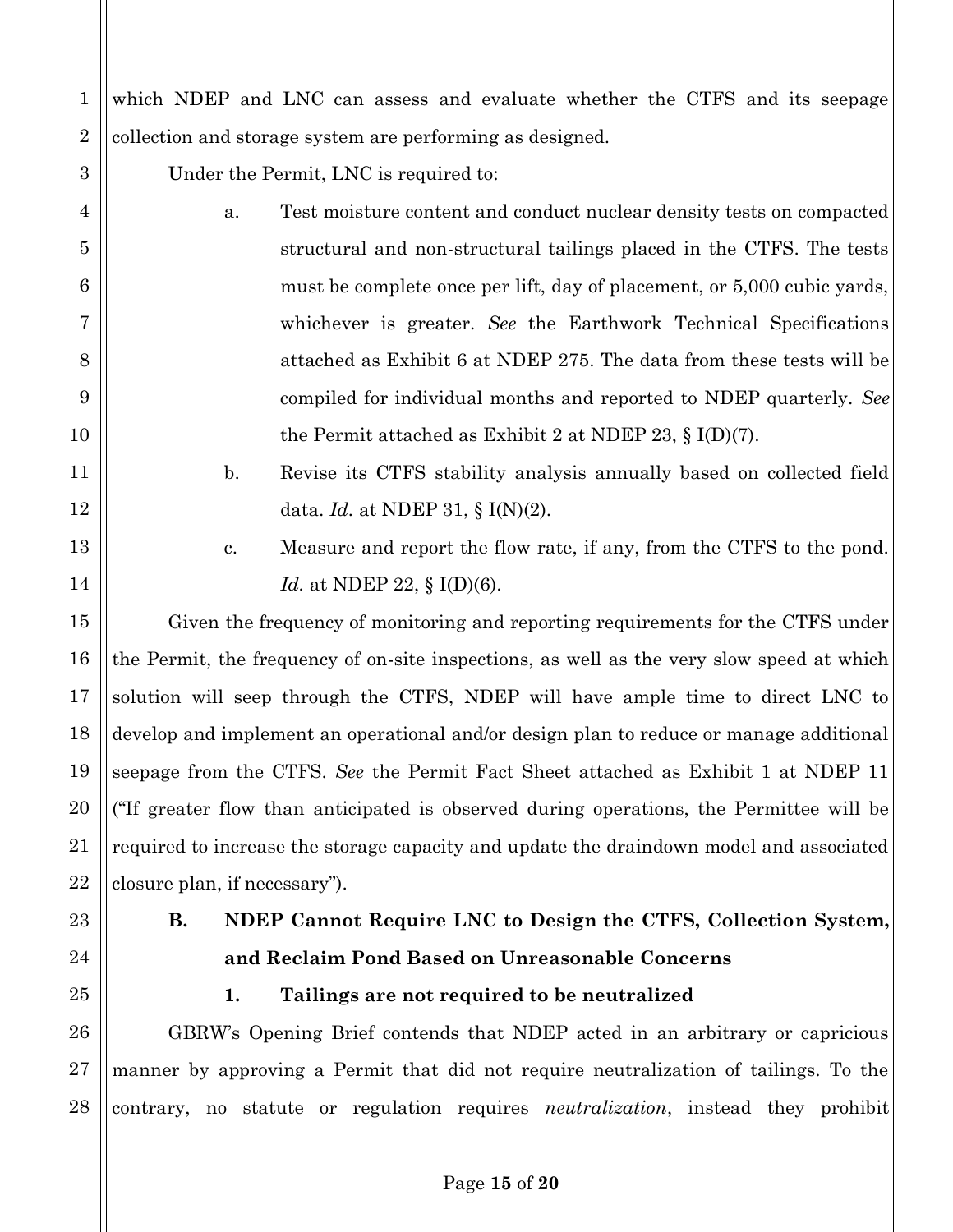degradation of waters and require *stabilization*. See NAC 445A.431 ("the tailings must be stabilized during the final closure of a facility so as to *inhibit the migration of any* contaminant that has the potential to degrade waters of the State."). See also 3 NAC 445A.424 ("a facility may not degrade groundwaters of the State to the extent that the quality is lowered below a state or federal regulation prescribing standards for 6 drinking water or natural background conditions, whichever is less."). As discussed above, the current CTFS, collection system, and reclaim pond design offer robust protection to waters of the State and continuing monitoring of key elements of the design will either confirm that the CTFS is operating as designed or will provide sufficient advance warning to NDEP that LNC must adjust its operations and/or its design to meet zero discharge and stabilization regulatory requirements. Accordingly, the law and the administrative record do not support GBRW's assertion that the CTFS must be 13 neutralized to protect waters of the State.

 $\mathbf{1}$ 

 $\overline{2}$ 

4

5

7

8

9

10

11

12

14

15

16

17

18

19

20

21

22

23

24

25

26

27

28

### 2. There is no rational basis to assume tailings will be stacked and compacted at the highest permissible moisture contents

Moisture content is a critical component to ensuring that the CTFS functions as designed. The moisture content is crucial to the process of compaction and impacts the amount of seepage that is expected flow from the CTFS. The tailings placed and compacted within the structural zone must have a moisture content between 40% and 52% (optimal moisture content of 46%). Tailings placed within the nonstructural zone must have a moisture content of 34% to 58% (optimal moisture content of 46%). Naturally, higher moisture content in the CTFS will yield a potentially higher seepage rate. Inexplicably, the Emerman Report calculates potential seepage flow rates based on stacking and compacting all clay tailings above an average of 55% moisture, which would not meet compaction design specifications, and ignores that added drying will occur when the clay tailings are placed on the CTFS due to the dry climate in the area of the mine. Emerman concludes that depending on moisture content of the tailings, including potential moisture content that is well in excess of reasonable for the CTFS, seepage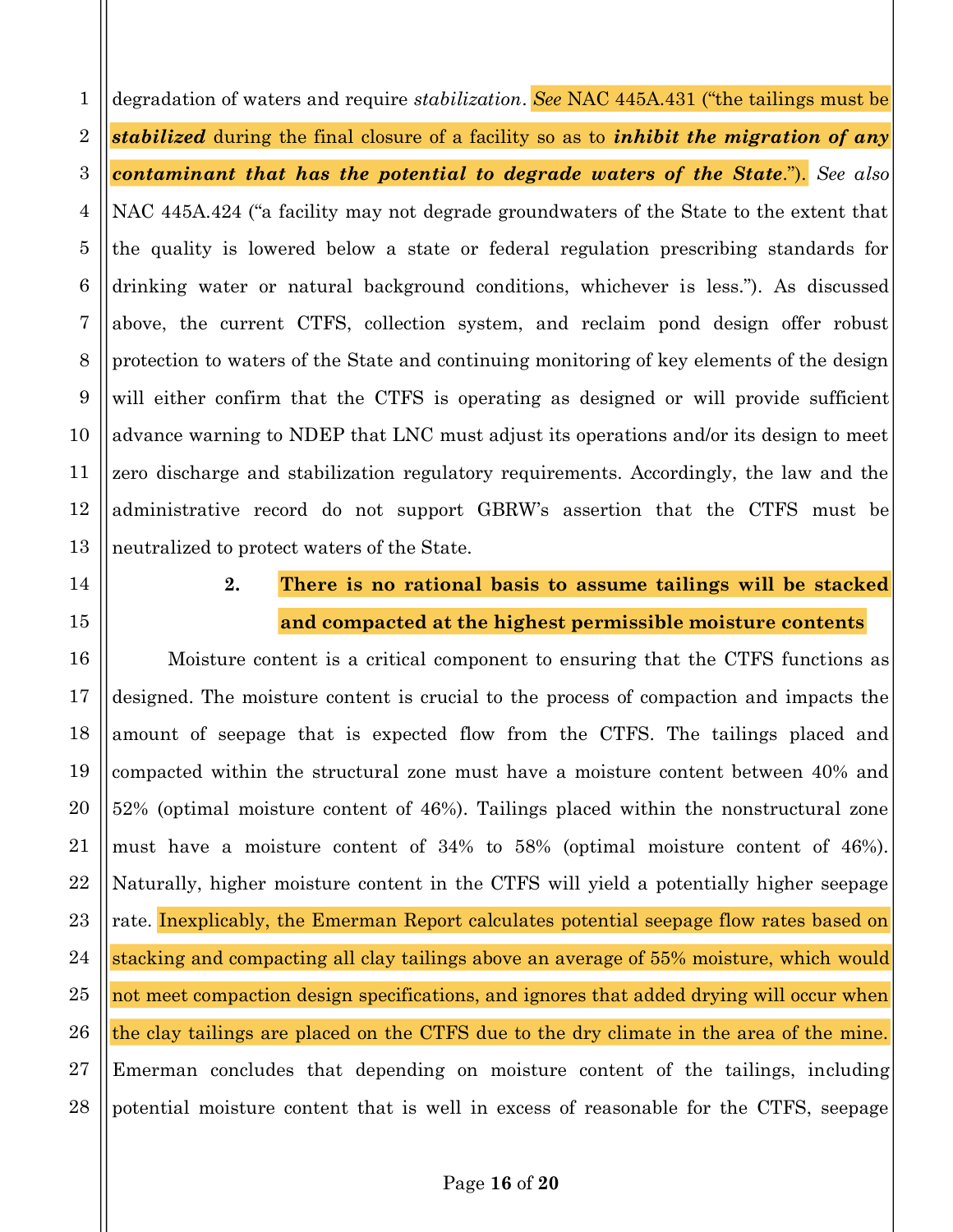$\mathbf{1}$ could be in the range of tens of gallons per minute to thousands of gallons per minute. See  $\overline{2}$ Emerman Report, attached to GBRW's Opening Brief as Exhibit 4 at 68. Noticeably, the 3 Emerman Report acknowledges but ultimately glosses over the part of his analysis which confirms that estimated seepage rates for moisture content at or around optimal for compaction are well within design limits for the seepage collection system and the reclaim pond. Id. at 49–52, 68.

LNC has already demonstrated that it is capable of achieving optimal moisture content. LNC conducted a pilot study titled "Filterability of LNC Neutralized Clay Slurry v2" to demonstrate that it could achieve at or around optimal dry moisture content in the clay tailings for 95% and 85% compaction in the structural and non-structural zones of the CTFS. The study reported that LNC achieved approximately 61% dry moisture content through the process of filtration. LNC also demonstrated that the filter cakes could be further dried at room temperature for several days to achieve a moisture content that is approximately 37% dry moisture, which is drier than acceptable for 95% compaction in the structural zone. In sum, the study demonstrated that optimal moisture content for the clay tailings could be achieved with a combination of filtration and drying. Given the results of this pilot study, there would be no reason for NDEP to assume that LNC would not be able to achieve results at or close to the optimal moisture content of 46% in the field.

Further, as discussed above, the Permit terms protect from the irrational assumptions drawn by the Emerman Report, and it would defy logic and reason for LNC to stack all tailings at the highest permissible moisture content because it could cause LNC to expend resources to lower daily seepage flow or build additional storage capacity to assure zero discharge to the environment. It would also require LNC to expend more resources and time to permanently close the facility due to potential added flow from the CTFS.

This issue strikes at the heart of the problems with GBRW's appeal and the Emerman Report—they both entirely ignore the reasoned process put in place under the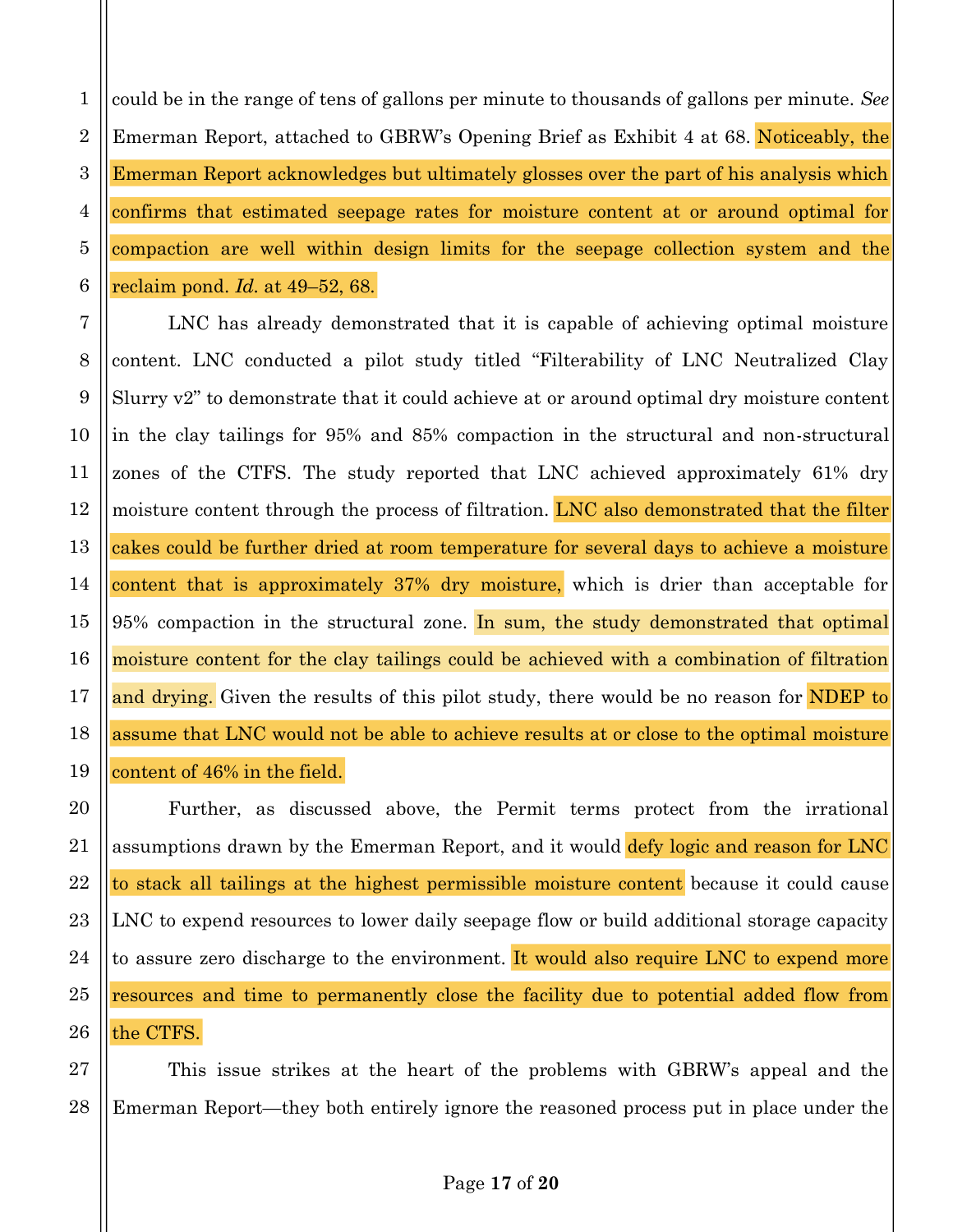3 Permit that will require continued reporting and monitoring. NDEP will see the moisture content of the tailings going into the CTFS, it will receive reports as to the amount of seepage that is occurring, if any, and it can take action as necessary based on those results. Given the extremely slow speeds at which seepage will travel through the CTFS, increases in seepage flow rates will occur gradually and NDEP will have time to evaluate and react to changing conditions. However, NDEP cannot reasonably require LNC to design its facilities under the unreasonable assumptions made in the Emerman Report when the pilot studies have demonstrated LNC is capable of achieving at or around optimal moisture content (46%) for clay tailings and low or no seepage rate from the CTFS.

### **V. CONCLUSION**

For these reasons, the Permit here was issued in compliance with all applicable statutes and regulations. GBRW cannot meet its high burden of demonstrating that NDEP's issuance of the Permit was an error of law, clearly erroneous, or issued in an arbitrary or capricious manner. As such, NDEP requests that the SEC affirm its issuance of Water Pollution Control Permit No. NEV2020104.

DATED this 20th day of May, 2022.

AARON D. FORD Attorney General

By: */s/ Daniel P. Nubel* DANIEL P. NUBEL Senior Deputy Attorney General

1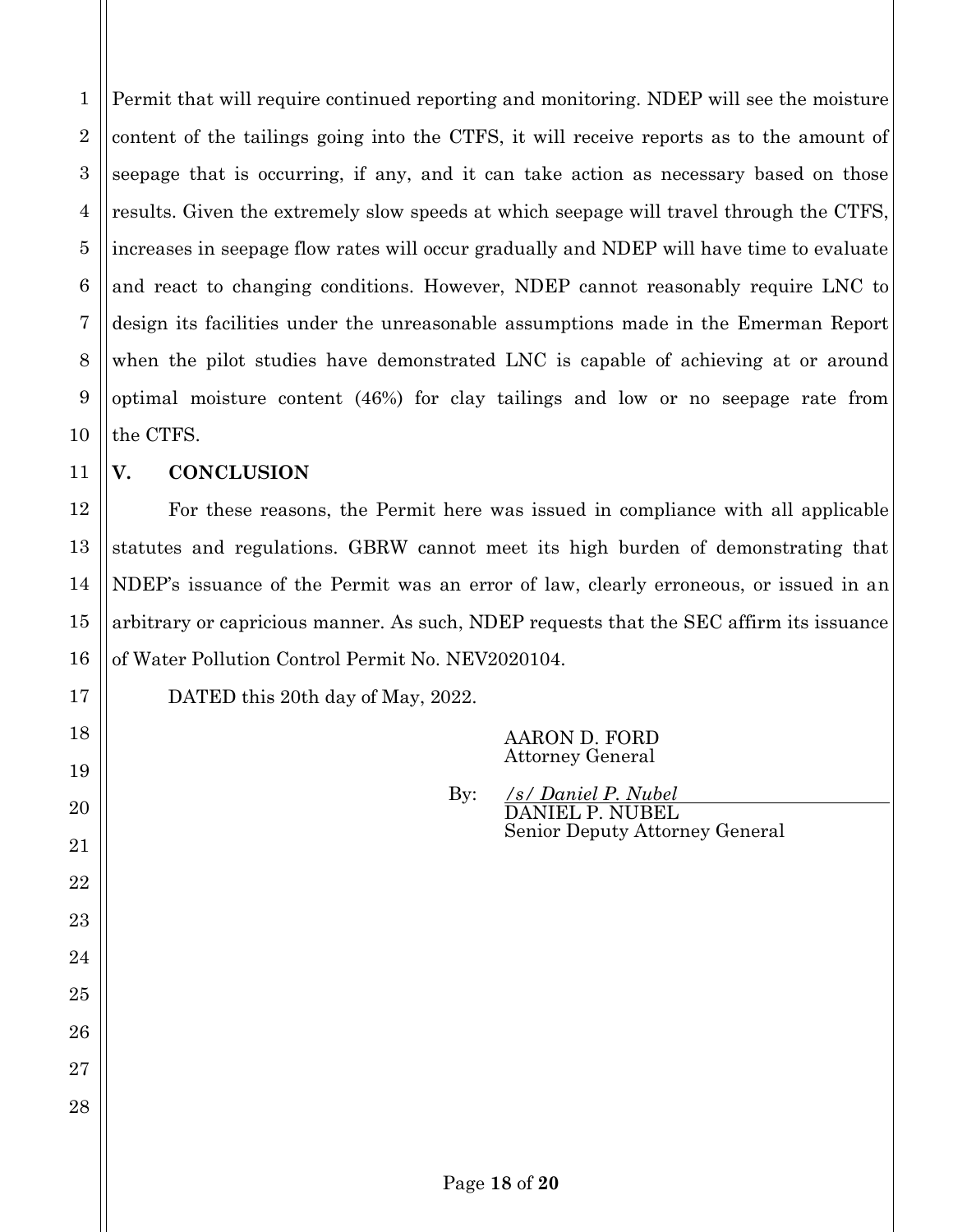| 1                                                 | <b>CERTIFICATE OF SERVICE</b>                                                          |  |  |  |  |
|---------------------------------------------------|----------------------------------------------------------------------------------------|--|--|--|--|
| $\overline{2}$                                    | I hereby certify that I am an employee of the State of Nevada, Office of the           |  |  |  |  |
| $\boldsymbol{3}$                                  | Attorney General, and on this 20th day of May, 2022, I served a copy of the foregoing, |  |  |  |  |
| $\overline{4}$                                    | NDEP'S RESPONSE BRIEF, via email, to:                                                  |  |  |  |  |
| 5                                                 | Sheryl Fontaine<br><b>Executive Secretary</b>                                          |  |  |  |  |
| 6<br>7                                            | <b>State of Nevada</b><br>State Environmental Commission<br>E: sfontaine@ndep.nv.gov   |  |  |  |  |
| 8                                                 | Julie Cavanaugh-Bill, Esq.                                                             |  |  |  |  |
| 9                                                 | CAVANAUGH-BILL LAW OFFICES, LLC<br>401 Railroad Street, 3rd Floor                      |  |  |  |  |
| Elko, NV 89801<br>10<br>E: Julie@cblawoffices.org | <b>Attorney for Great Basin Resource Watch</b>                                         |  |  |  |  |
| 11                                                | Laura Granier, Esq.                                                                    |  |  |  |  |
| 12                                                | Erica K. Nannini, Esq.<br>5441 Kietzke Lane, 2nd Floor                                 |  |  |  |  |
| 13                                                | Reno, NV 89511<br>E: lkgranier@hollandhart.com                                         |  |  |  |  |
| 14                                                | Attorneys for Lithium Nevada Corp.                                                     |  |  |  |  |
| 15                                                | /s/ Dorene A. Wright                                                                   |  |  |  |  |
| 16                                                |                                                                                        |  |  |  |  |
| 17                                                |                                                                                        |  |  |  |  |
| 18                                                |                                                                                        |  |  |  |  |
| 19                                                |                                                                                        |  |  |  |  |
| 20                                                |                                                                                        |  |  |  |  |
| 21                                                |                                                                                        |  |  |  |  |
| 22                                                |                                                                                        |  |  |  |  |
| 23                                                |                                                                                        |  |  |  |  |
| 24                                                |                                                                                        |  |  |  |  |
| 25                                                |                                                                                        |  |  |  |  |
| 26                                                |                                                                                        |  |  |  |  |
| 27                                                |                                                                                        |  |  |  |  |
| 28                                                |                                                                                        |  |  |  |  |
|                                                   |                                                                                        |  |  |  |  |
|                                                   | Page 19 of 20                                                                          |  |  |  |  |